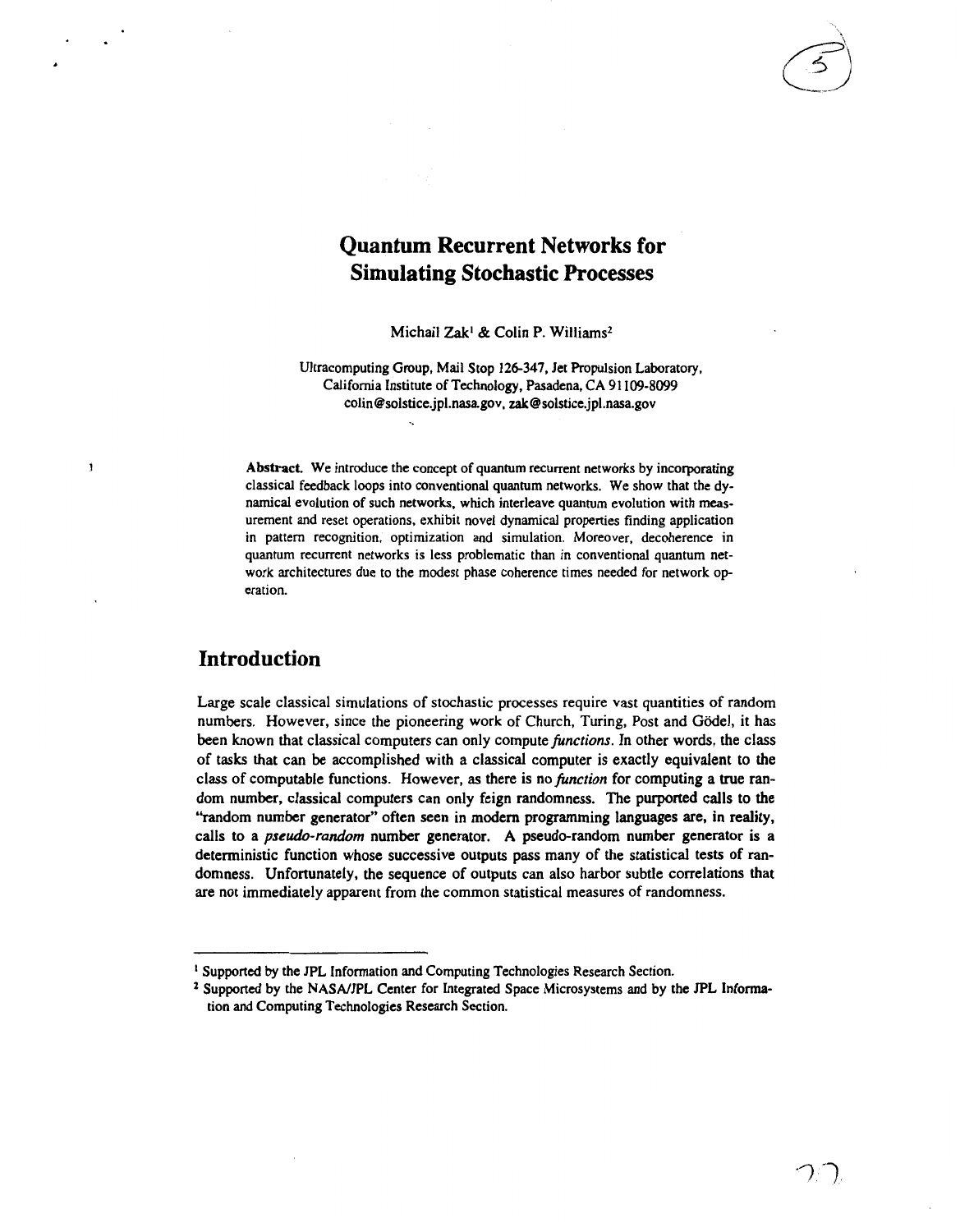$\mathbf{I}$ 

**To illustrate this point vividly, consider the RANDU "linear congruential generator", a notoriously bad pseudo-random number generator that was common on IBM mainframes of the 1960s. A linear congruential generator is defined by:** 

$$
N_{k+1} = (\ell N_k + m) \bmod n
$$

where  $\ell, m, n$  are fixed integers and  $k = 1, 2, 3, \ldots$  The resulting sequence of numbers, **appears, superficially, to generate a set of random samples from a uniform distribution that**  lie in the range 0 to  $n-1$  inclusive. We say "superficially" in the sense that, the sequence of numbers  $N_1, N_2, \ldots$  passes many statistical tests of randomness. However, there is a **subtle correlation lurking amongst these numbers that becomes apparent if you use them to choose a set of (supposedly) random points in a high dimensional space. In particular, if,**  as in RANDU,  $\ell = 65539$ ,  $n = 2^{31}$ ,  $m = 0$  and  $N_0 = 1$  then successive triples produced by the generator,  $N_k$ ,  $N_{k+1}$ ,  $N_{k+2}$ , can be taken to define the *x*-, *y*- and *z*-coordinates of a **point in a 3-dimensional space. These points are plotted in fig.1 below from different viewing angles. From most viewing angles the points appear to be randomly distributed. But from a particular viewing angle you can see that they are not at all randomly distributed. In fact they lie in a set of parallel planes. Thus the sequence of supposedly "random" numbers output from the linear congruential generator are not random at all and could give misleading results if used in a numerical simulation of a stochastic process.** 

 $\gamma\!\!\!\!\!\!\times$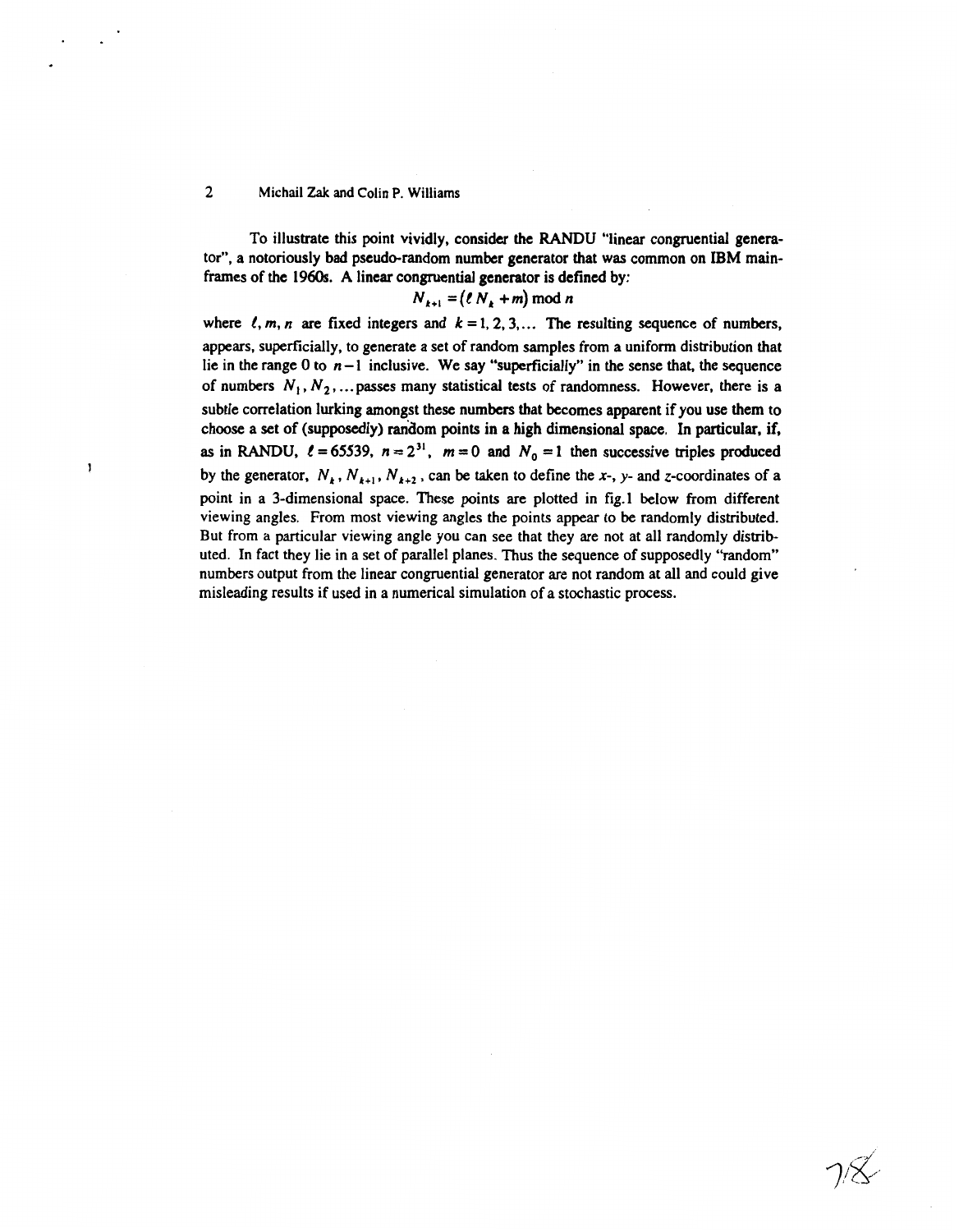

**Fig. 1** The same cube **of** points seen **from** four different viewpoints

ı

Pseudo-random number generators are better today than they were in **1960.** But one should not be complacent. **As** recently **as 1992** bugs in a supposedly "good" pseudorandom number generator were discovered when a numerical simulation of an Ising spin system was performed as a test of the simulator against a known benchmark for which analytical results were known [Ferrenberg et ai. **921.** 

One way **to** correct the problems inherent with pseudo-random number generators **is** to build a generator that exploits a truly random process itself. Strictly speaking, there is no such thing **as** randomness in classical physics. Nevertheless, certain classical dynamical systems exhibit a high degree of instability that would seem to make them reasonable candidates for effectively random number generators. Unfortunately, yet again one must be careful. Recently a study of the use **of** the logistic map, one of the simplest generators of deterministic chaos, has revealed that the chaotic sequence of numbers output does not possess exactly the same statistical properties **as** a truly random sequence[Phatak & Rao **951. The** deviation might be quite slight, **but** in situations where billions upon billions **of**  random numbers are needed it could lead a Monte Carlo simulation astray.

The moral is that you cannot use classical physics to generate truly random num**bers.** However, in quantum physics, the non-deterministic outcome of a measurement made on a system in a superposed quantum state is, *as a matter of principle*, random.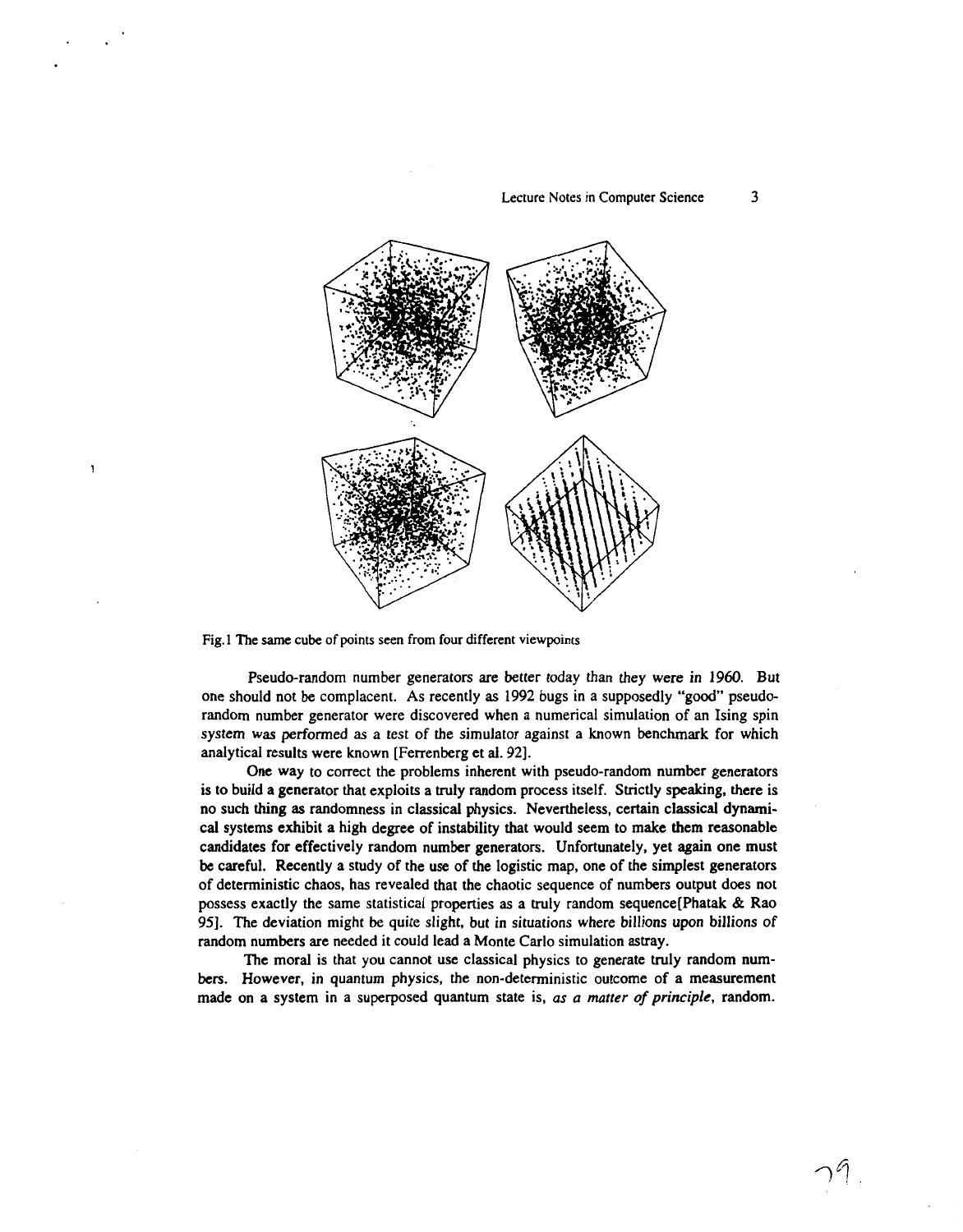$\mathbf{I}$ 

Unfortunately, quantum non-determinism is generally regarded as being of lesser importance than other quantum phenomena such as quantum interference and entanglement. This is partly because many people believe, mistakenly, that pseudo-random number generators are "good enough" and partly because the impressive speedups exhibited by quantum algorithms for factoring composite integers and for finding an item in an unsorted database, are due **to** interference and entanglement effects rather than non-determinism. However, such a dismissal of quantum non-determinism is premature. No matter how good new pseudo-random number generators are purported **to** be, their adequacy can only be assessed empirically within the context of a specific application. Moreover, the key quantum effect on which quantum cryptography depends is quantum non-determinism. We argue that as quantum non-determinism is, intrinsically, a random process, it provides a much better basis **for** the design of a random number generator.

**It** is easy to define a quantum procedure for selecting random integers in the range *0* to  $2^{n} - 1$  by preparing *n* qubits in the state  $|0\rangle|0\rangle|0\rangle...|0\rangle$ , applying the Walsh-Hadamard transform to each qubit separately, creating an equal superposition of all possible states of the register, and then reading the memory register. Once you have a mechanism for generating uniformly distributed random numbers you can create a generator for any other distribution using a function **transformation[Tuckwell95].** 

However true random number generation is not the same as true stochastic process generation. For example, in a Markov process the probability of obtaining a particular outcome for the next state depends upon the identity of the **last** state visited. By contrast the sequence of outcomes from a quantum random number generator are independent, identically distributed random variables. **It** is therefore interesting **to** ask whether there is a more *direct* way of using quantum mechanics **to** simulate stochastic processes?

### **Quantum Recurrent Networks**

We can begin be asking what general features must such a simulator possess? First, we need **to** be able **to** generate a sequence of classically observable samples. **This** suggests that we are going **to** have **to** imagine a quantum device that allows repeated measurements. Second, we need **to** be able bias the probability that a given state will appear as the next output given knowledge of some or all of the previous outputs. This is because, by definition, stochastic processes possess such a memory effect. The simplest way **to** accommodate such a memory effect is to imagine that the device is reset in a new state that somehow takes account of the states visited so far. These considerations lead naturally **to** our notion of a "quantum recurrent network".

**A** quantum recurrent network consists of a conventional quantum network augmented with a classical measurement and quantum reset operation. The design of a one dimensional quantum recurrent network is shown in Fig.2.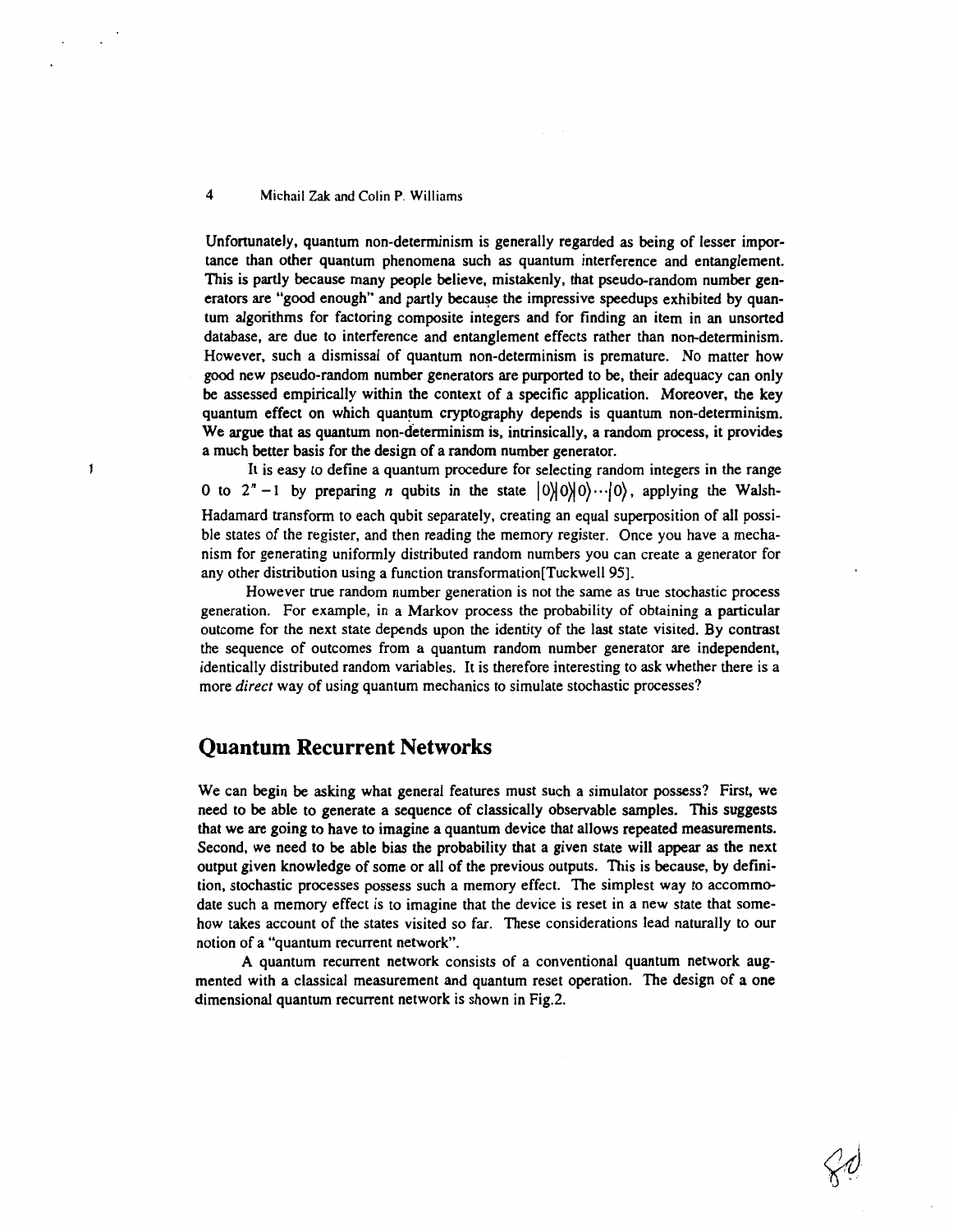*s!* 



**Fig. 2. A One dimensional quantum recurrent network** 

An initial state,  $|\psi\rangle$ , is fed into the network, transformed under the action of a **unitary operator,** *U* , **subjected to a measurement, indicated by the measurement operator**   $M\{\}\}\$ , and the result of the measurement is used to control the new state fed back into the **network at the next iteration. One is free to record, duplicate or even monitor the sequence of measurement outcomes,** as **they are all merely bits and hence constitute classical information. Moreover, one is free to choose the function used during the reset phase, including the possibility of adding no offset state whatsoever. Such flexibility makes the QRN architecture remarkably versatile. To simulate a Markov process, it is sufficient to return just the last output state to the next input at each iteration.** 

#### **Quantum Reset Operation**

ı

The **reset operation can** be **accomplished using conditional quantum logic. The basic strat**egy is to condition the operation performed on the offset state  $|\psi\rangle$  upon the last measured outcome,  $|i\rangle$ . For example,  $|\psi\rangle$  describes the state of 3 qubits, then the reset circuit will **have the** form **shown in Fig. 3.**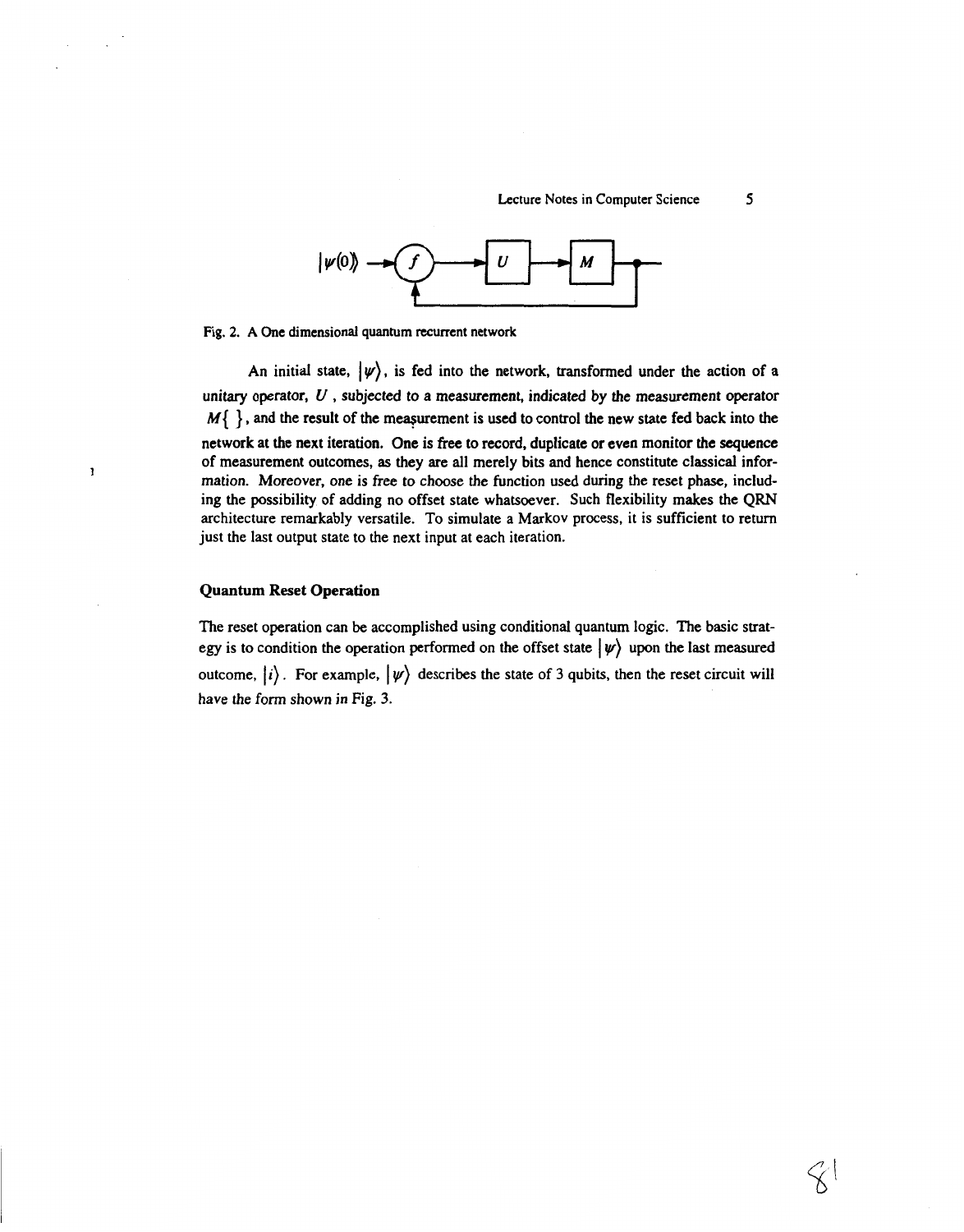**6 Michail Zak and Colin P. Williams** 



**Fig. 3. Most general quantum reset circuit.** 

**Here, a white dot represents the binary value** *0* **and a black dot the binary value 1.**  Mathematically, such a reset circuit is described by a  $64 \times 64$  block diagonal unitary matrix in which each block,  $S_i$ , is an  $8 \times 8$  unitary matrix.



Thus if the last measured output were, say,  $|i\rangle = |011\rangle$  then the state re-entering the circuit at the next iteration will be  $S_3|\psi\rangle$ . An unfortunate drawback of the reset scheme is that **the circuit contains** an **exponential number of gates. Later, we shall see that it is possible to invent alternative reset strategies that do not require exponentially sized circuits.** 

# **Network Dynamics**

**By design, we imbue the quantum recurrent network with a discrete time evolution according to the equation:** 

 $\mathbf{r}$ 

j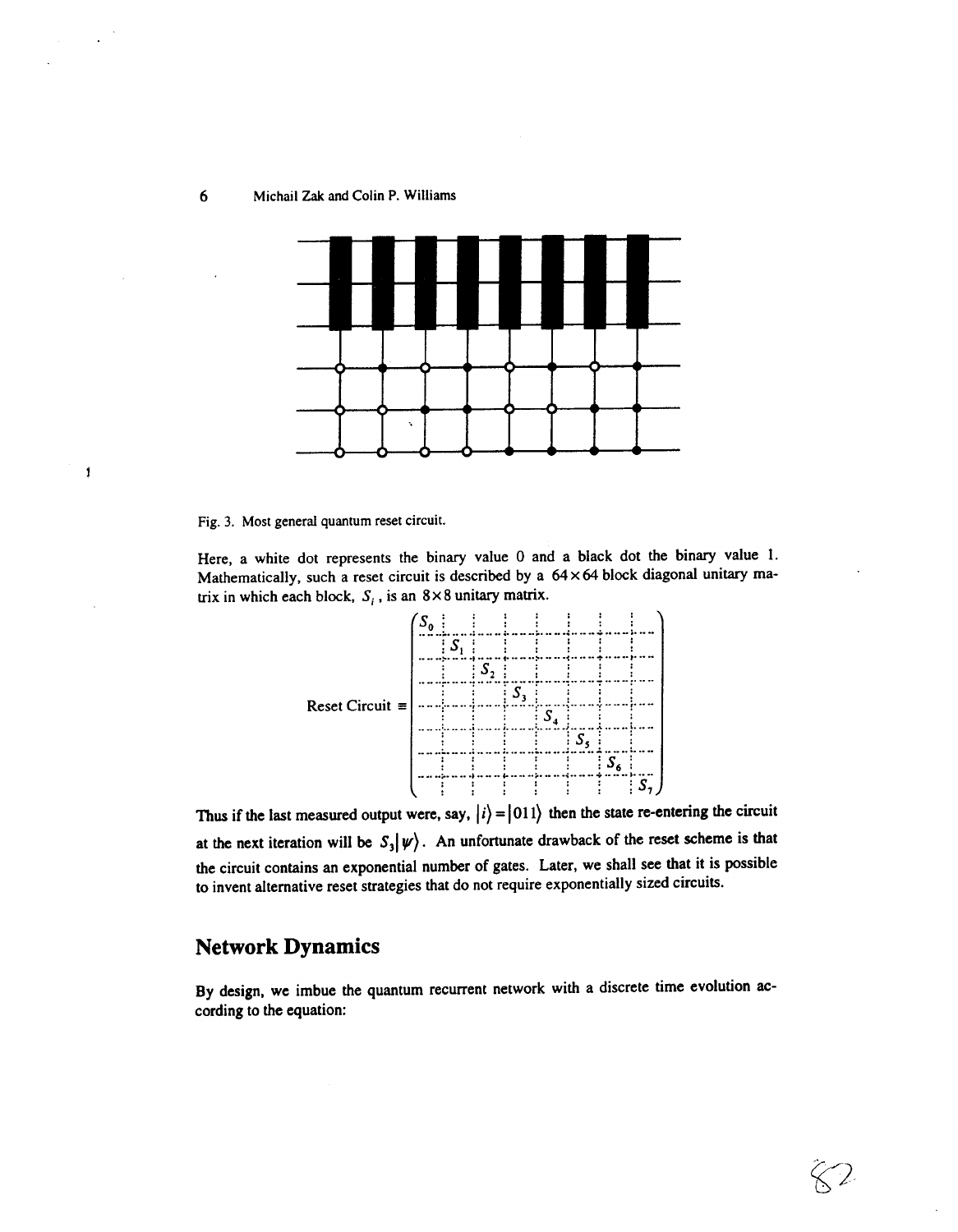$$
\big|\psi(t+\Delta t)\big>=f\big(M\big\{U\big|\psi(t)\big\},\big|\psi(0)\big\rangle\big)
$$

where  $|\psi(t)\rangle$  is the input to the network at time *t*, *U* is a unitary operator defined by  $U = \exp(iH\Delta t/\hbar)$ , and *M* is a measurement operator (in the computational basis) that has the effect of projecting the evolved state  $U|\psi(t)\rangle$  into one of the eigenvectors of M. The **curly brackets are intended to emphasize that** *M* **is to be taken as a measurement operation not a matrix product. In the simplest case, the combination function** *f* , **can be merely addition followed by renormalization, giving the specialized update rule:** 

$$
\left| \psi(t + \Delta t) \right\rangle = \left| M \left\{ U \middle| \psi(t) \right\rangle \right\} + \left| \psi(0) \right\rangle
$$

where the notation  $\|\cdot\|$  represents renormalization. As each iteration involves a meas**urement and reset operation, decoherence, the phenomenon that bedevils most hypothetical quantum computations, can** be **largely ignored,** as **the quantum recurrent networks need only operate coherently in between successive measurement operations; an interval of duration** *At.* 

1

**In general, if one were to record the sequence measurement outcomes, it would not settle down to a predictable pattern. Instead, the sequence would hop about erratically between a finite, but possibly exponentially large, number of states, executing a true stochastic process. If the initial, i.e., offset, state vector is** 

$$
\left| \psi(0) \right\rangle = \begin{pmatrix} a_0(0) \\ a_1(0) \\ \vdots \\ a_N(0) \end{pmatrix}
$$

and *M* is a measurement operator in the computational basis, then  $|\psi(t + \Delta t)\rangle$ , the recurrent state re-entering the circuit, must consist of the sum of the offset state,  $|\psi(0)\rangle$  plus quantum state (constructed afresh),  $|i\rangle$ , that corresponds to the last measured outcome,  $i$ . **Hence, the recurrent state takes one of the forms:** 

$$
|\phi_0\rangle = \frac{1}{\sqrt{R_0}} \begin{pmatrix} 1 + a_0(0) \\ a_1(0) \\ \vdots \\ a_{N-1}(0) \end{pmatrix} = \frac{1}{\sqrt{R_0}} \begin{pmatrix} a_0^{(0)} \\ a_1^{(0)} \\ \vdots \\ a_{N-1}^{(0)} \end{pmatrix}
$$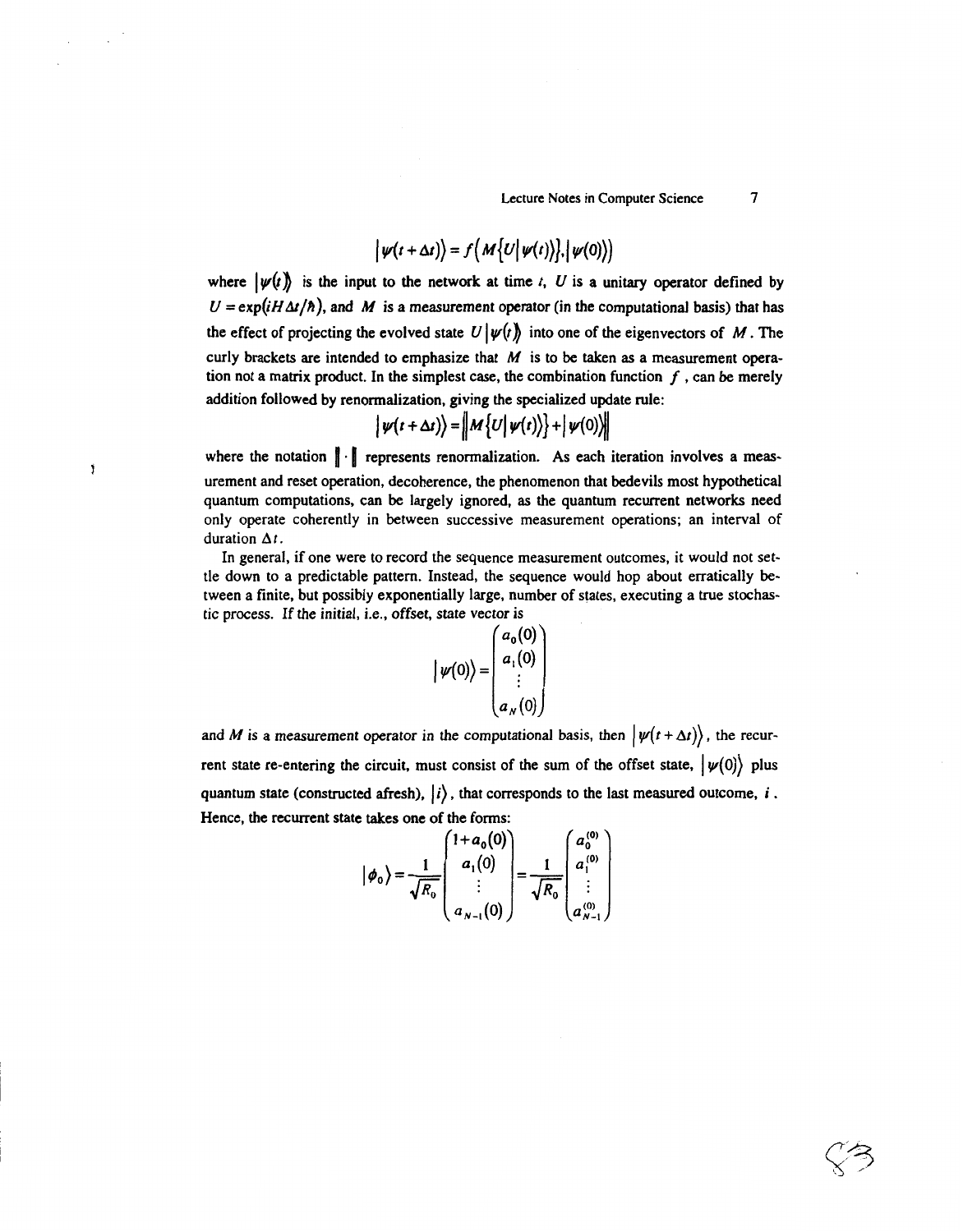$$
|\phi_{1}\rangle = \frac{1}{\sqrt{R_{1}}} \begin{pmatrix} a_{0}(0) \\ 1 + a_{1}(0) \\ \vdots \\ a_{N-1}(0) \end{pmatrix} = \frac{1}{\sqrt{R_{1}}} \begin{pmatrix} a_{0}^{(1)} \\ a_{1}^{(1)} \\ \vdots \\ a_{N-1}^{(N)} \end{pmatrix}
$$

$$
|\phi_{N-1}\rangle = \frac{1}{\sqrt{R_{N-1}}} \begin{pmatrix} a_{0}(0) \\ a_{1}(0) \\ \vdots \\ a_{N-1}(0) \end{pmatrix} = \frac{1}{\sqrt{R_{N-1}}} \begin{pmatrix} a_{0}^{(N-1)} \\ a_{1}^{(N-1)} \\ \vdots \\ a_{N-1}^{(N-1)} \end{pmatrix}
$$

**with re-normalization factors:** 

 $\mathbf{I}$ 

$$
R_0 = |1 + a_0(0)|^2 + |a_1(0)|^2 + ...
$$
  
\n
$$
R_1 = |a_0(0)|^2 + |1 + a_1(0)|^2 + ...
$$
  
\n
$$
\vdots
$$
  
\n
$$
R_{N-1} = |a_0(0)|^2 + |a_1(0)|^2 ... + |1 + a_{N-1}(0)|^2
$$

**Thus, the recurrent (quantum) states entering the circuit and the measured (classical) out**comes follow the same Markov process. The transition probability matrix,  $T<sub>1</sub>$ , for this process is given by examining how each of the recurrent states,  $|\phi_0\rangle...|\phi_{N-1}\rangle$  evolve under **the action of** *U:* 

$$
T_{1} = \begin{pmatrix} \left|\frac{b_{0}^{(0)}}{\sqrt{R_{0}}}\right|^{2} & \left|\frac{b_{1}^{(0)}}{\sqrt{R_{0}}}\right|^{2} & \left|\frac{b_{2}^{(0)}}{\sqrt{R_{0}}}\right|^{2} & \cdots \\ \left|\frac{b_{0}^{(1)}}{\sqrt{R_{1}}}\right|^{2} & \left|\frac{b_{1}^{(1)}}{\sqrt{R_{1}}}\right|^{2} & \left|\frac{b_{2}^{(1)}}{\sqrt{R_{1}}}\right|^{2} & \cdots \\ \vdots & \vdots & \vdots & \ddots \\ \left|\frac{b_{0}^{(N-1)}}{\sqrt{R_{N-1}}}\right|^{2} & \left|\frac{b_{1}^{(N-1)}}{\sqrt{R_{N-1}}}\right|^{2} & \cdots & \left|\frac{b_{N-1}^{(N-1)}}{\sqrt{R_{N-1}}}\right|^{2} \end{pmatrix}
$$

**where** 

$$
b_j^{(i)} = \sum_{\ell=0}^{N-1} U_{j\ell} a_\ell^{(i)} = U_{ji} + \sum_{\ell=0}^{N-1} U_{j\ell} a_\ell(0) .
$$

 $84$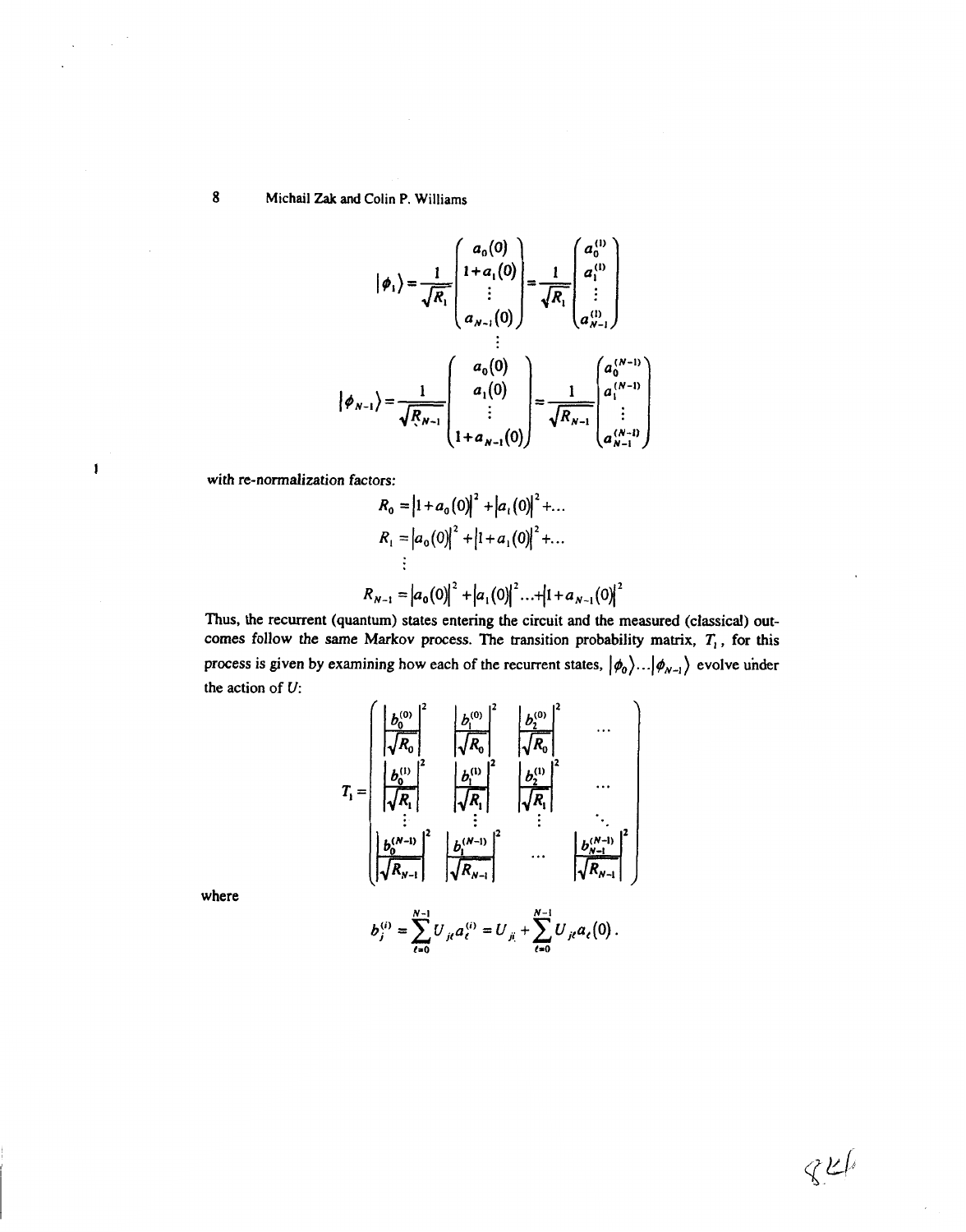**7',** specifies, therefore, a classical transition probability matrix between a set of quantum states (the recurrent states) **or** equivalentiy between a set of classical states (the measurement outcomes).

### **Stochastic Attractors**

**1** 

The process defined by the transition probability matrix  $T_1$  generates a *truly* random sequence of eigenstates. Although, for a given choice of *U* and  $|\psi(0)\rangle$  every realization of the process will, in general, yield a different sequence of states, the statistical properties **of**  these sequences, such as the frequencies of the various states visited, will eventually converge to a fixed distribution. **This** fixed distribution, is called a *stochastic utfructor,* and may be calculated as the fixed point of  $T_i$  acting on any re-entrant state  $|\phi_i\rangle$ .

**Thus** the quantum recurrent network provides a mechanism for generating true stochastic attractors. Our model uses neither pseudo-random number generators nor classical white noise. The time taken to converge to this attractor is governed by the size of the largest eigenvalue of the transition matrix  $T<sub>i</sub>$ .

To be useful for Monte Carlo simulation, one would like to be able to **tailor** the quantum recurrent network *so* that it generates stochastic attractors that have prescribed characteristics. This can be accomplished by a process called "learning". "Learning" consists of adapting model parameters until the quantum recurrent network produces the desired stochastic attractor **to** within **an** acceptable tolerance. This can be accomplished by varying the initial state fed into the network,  $|\psi(0)\rangle$ , the duration of the coherent evolution phase,  $\Delta t$ , or by selecting a different unitary matrix, U. From a practical perspective, as U will be embodied in physical hardware, it will be easier to perform learning by varying just  $|\psi(0)\rangle$  and/or  $\Delta t$ . Varying  $\Delta t$  does, of course, change the unitary transformation applied

during the coherent evolution phase, *so* it achieves a similar effect to picking a different *U.* 

An arbitrary  $N \times N$  dimensional unitary matrix has exactly  $N^2$  free parameters. Therefore, in principle, a one dimensional QRN can generate a stochastic attractor having up to  $N^2$  degrees of freedom. The method used to find a unitary matrix U that will generate a stochastic process with the desired properties, could be based on analytic minimization, gradient descent or genetic algorithms[Hertz, et al. **91** I.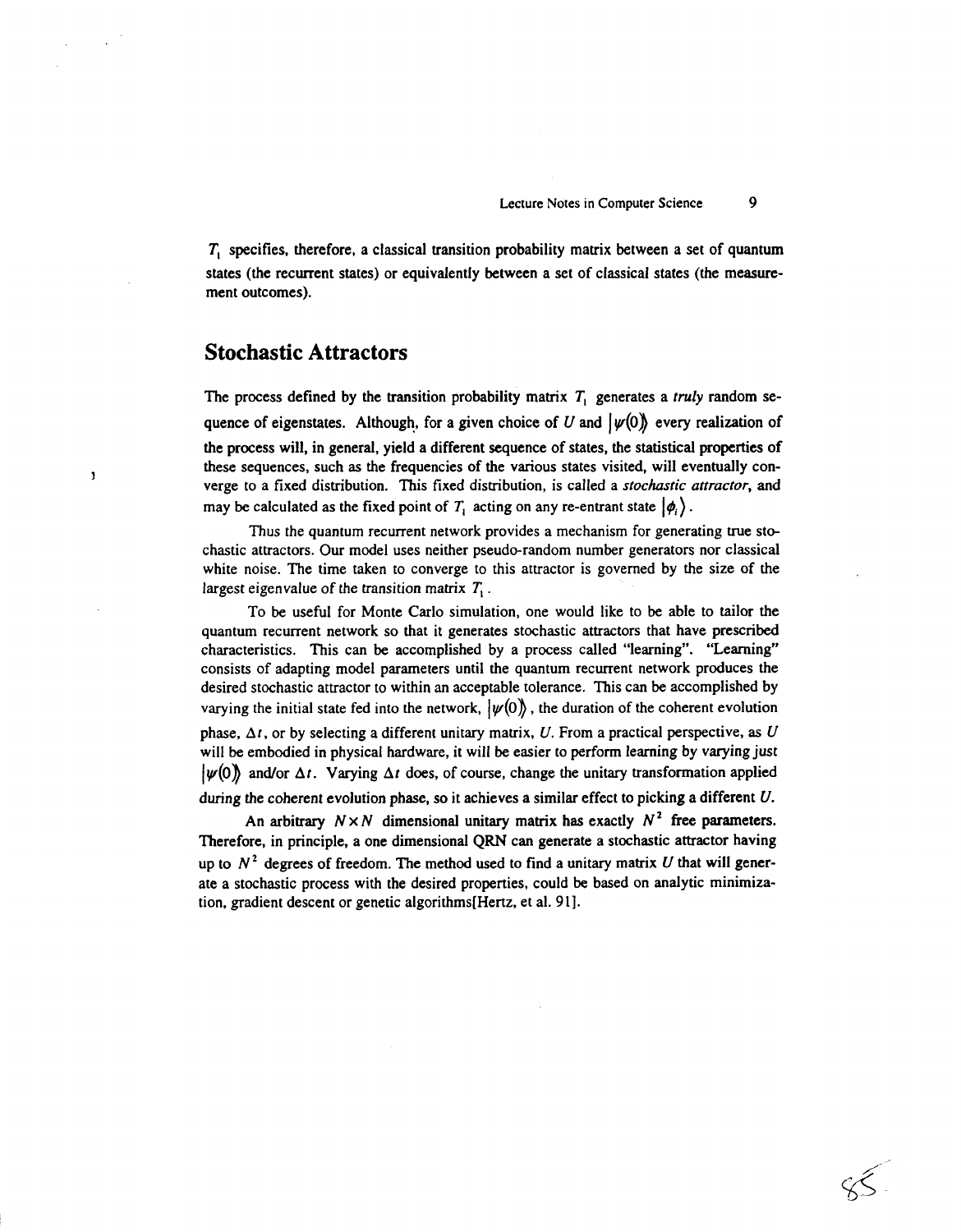$$
|\psi(0)\rangle = (-.093 - .368i)|000\rangle - (.389 + .311i) |001\rangle - (.029 - .114i) |010\rangle + (.109 - .221i) |011\rangle + (.325 - .347i) |100\rangle - (.290 + .162i) |101\rangle - (.330 - .165i) |110\rangle + .244 |111\rangle
$$

1000 iterations of the QRN having this  $\hat{U}$  and  $|\psi(0)\rangle$  induces the stochastic attractor shown in Fig. 5.  $_{0.35}$ 



**Fig. 5. The attractor generated by the "trained"** QRN.

**1** 

**As you** can **see the agreement between the target attractor and the QRN's attractor is very good. Moreover, one also learns a plausible transition probability matrix for the Markov chain that induces the target attractor.** 

| $=\begin{bmatrix} .243 & .009 & .236 & .088 & .121 & .045 & .201 & .057 \\ .173 & .003 & .090 & .069 & .151 & .343 & .048 & .123 \\ .147 & .025 & .319 & .061 & .168 & .066 & .155 & .059 \\ .026 & .033 & .243 & .187 & .371 & .022 & .066 & .052 \\ .129 & .152 & .028 & .001 & 537 & .036 & .095 & .022 \\ .108 & .036 & .010$ |  |  |  |                                                  |
|-----------------------------------------------------------------------------------------------------------------------------------------------------------------------------------------------------------------------------------------------------------------------------------------------------------------------------------|--|--|--|--------------------------------------------------|
|                                                                                                                                                                                                                                                                                                                                   |  |  |  |                                                  |
|                                                                                                                                                                                                                                                                                                                                   |  |  |  |                                                  |
|                                                                                                                                                                                                                                                                                                                                   |  |  |  |                                                  |
|                                                                                                                                                                                                                                                                                                                                   |  |  |  |                                                  |
|                                                                                                                                                                                                                                                                                                                                   |  |  |  |                                                  |
|                                                                                                                                                                                                                                                                                                                                   |  |  |  | $.052$ $.148$ $.063$ $.378$ $.082$ $.048$ $.170$ |

**This transition probability matrix is not unique because, if the attractor contains** *N* **de**grees of freedom, the corresponding transition probability matrix contains  $N^2 - N$  degrees of freedom. Thus the transition probability matrix is not as constrained as the at**tractor itself.**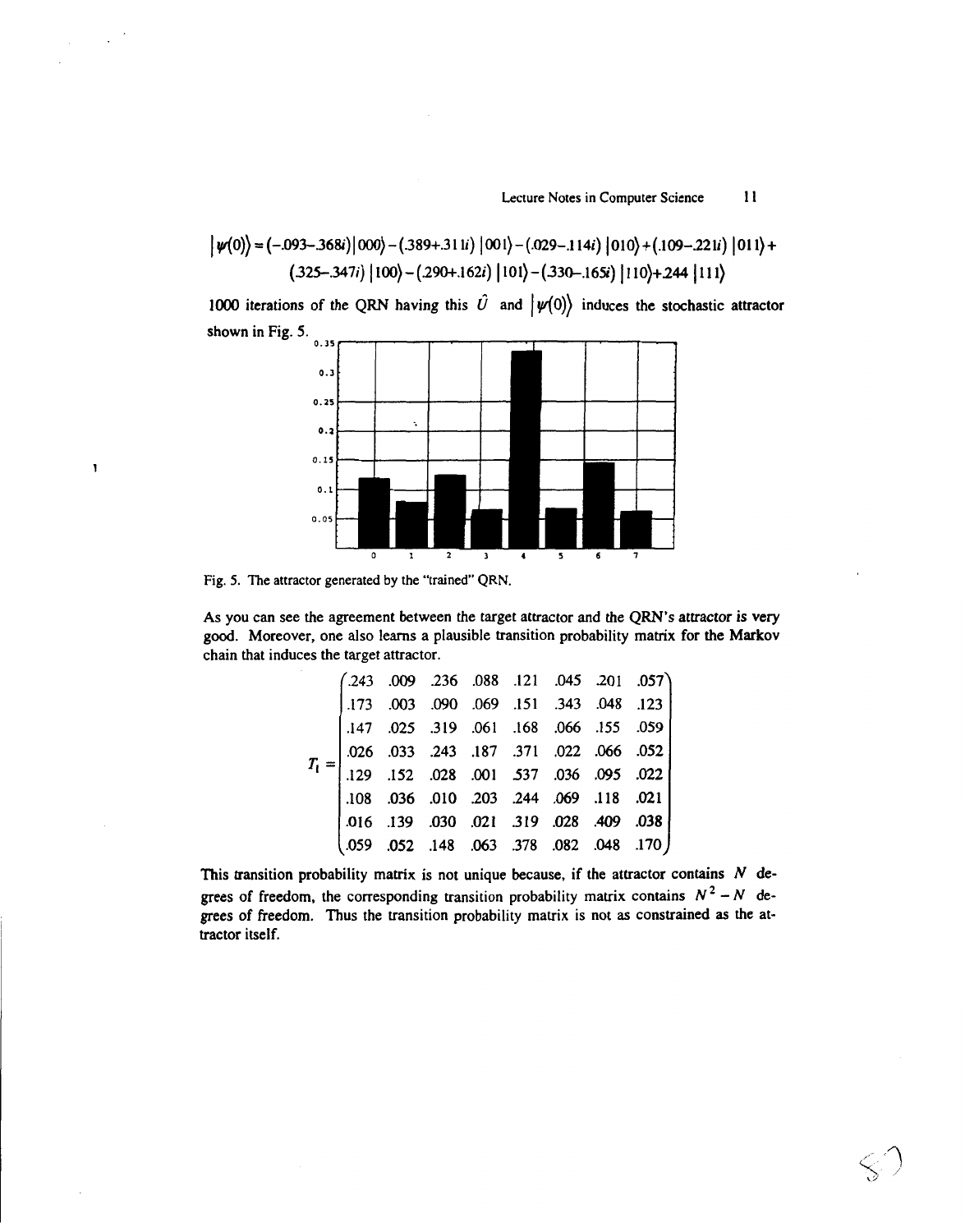# **Simulating an Eight State Markovian Process**

Suppose we want to generate **an 8** state Markov process that would generate the stochastic attractor shown in Fig. 4.



**Fig. 4.** Stochastic attractor **defined** on **8** states.

J

For this attractor, the probabilities of seeing states 0 through 7 are given by 0.119, 0.085, 0.108, 0.055, **0.341,** *0.070,* 0.156. and 0.066 respectively. **As** the attractor is one dimensional it can be obtained using a one dimensional QRN acting on **3** qubits. **To** design such a QRN, we begin with a random unitary matrix,  $\hat{U}$ 

| $\hat{U} =$ | -322+.197 <i>i</i> |                                       | $.027 + .235i - .283 - .008i$                                                           |                    |              |                     |                                                                            | $.105-389i -344-32i -112-385i$ $.145-059i$ $.369+128i$ |
|-------------|--------------------|---------------------------------------|-----------------------------------------------------------------------------------------|--------------------|--------------|---------------------|----------------------------------------------------------------------------|--------------------------------------------------------|
|             | .105+.285i         | .072+.342i                            | $.182 + .228i$                                                                          |                    |              |                     | $.241 + .216i - .148 - .209i - .182 + .352i - .465 + .325i - .169 + .151i$ |                                                        |
|             |                    | $252 + 206i - 345 - 155i$ $31 + 326i$ |                                                                                         | $.02 + .37i$       | $088 - 143i$ | .005--.433 <i>i</i> | $.116 - 341i$                                                              | 245+.077i                                              |
|             |                    |                                       | $.018 - 508i$ $.061 + .162i$ $-213 - .032i$ $-405 + .251i$ $.167 - .16i$ $-308 + .203i$ |                    |              |                     |                                                                            | .276–.184 <i>i</i> 336+.161 <i>i</i>                   |
|             |                    |                                       | $-141-236i -189-333i -147-117i$ $149+297i -565+353i -229-15i$ $19+042i -197+192i$       |                    |              |                     |                                                                            |                                                        |
|             |                    |                                       | $-08-335i -253+498i$ $065+278i -178-103i -15+164i$                                      |                    |              | $337 - 187i$        | $239 - 083i - 274 - 33i$                                                   |                                                        |
|             | $-221 - 338i$      |                                       | $205 + 041i - 101 + 625i$                                                               | 177–099i –123+003i |              | 02–032 <i>i</i>     | –417+11 li                                                                 | .024+383i                                              |
|             | .18+.105i          |                                       | $.172 + .342i$ $-.136 - .222i$ $.019 + .417i$ $-.065 + .345i$                           |                    |              |                     | $314 - 189i - 103 + 339i$                                                  | .429–.007i J                                           |

Given  $\hat{U}$ , we can "train" the QRN to generate the desired stochastic attractor simply by varying the offset state,  $|\psi(0)\rangle$ . The training is complete when the difference between the **QRN's** stochastic attractor and the target stochastic attractor is less than some threshold. For the given  $\hat{U}$  and the given target attractor, a satisfactory offset state vector is given by:

ζω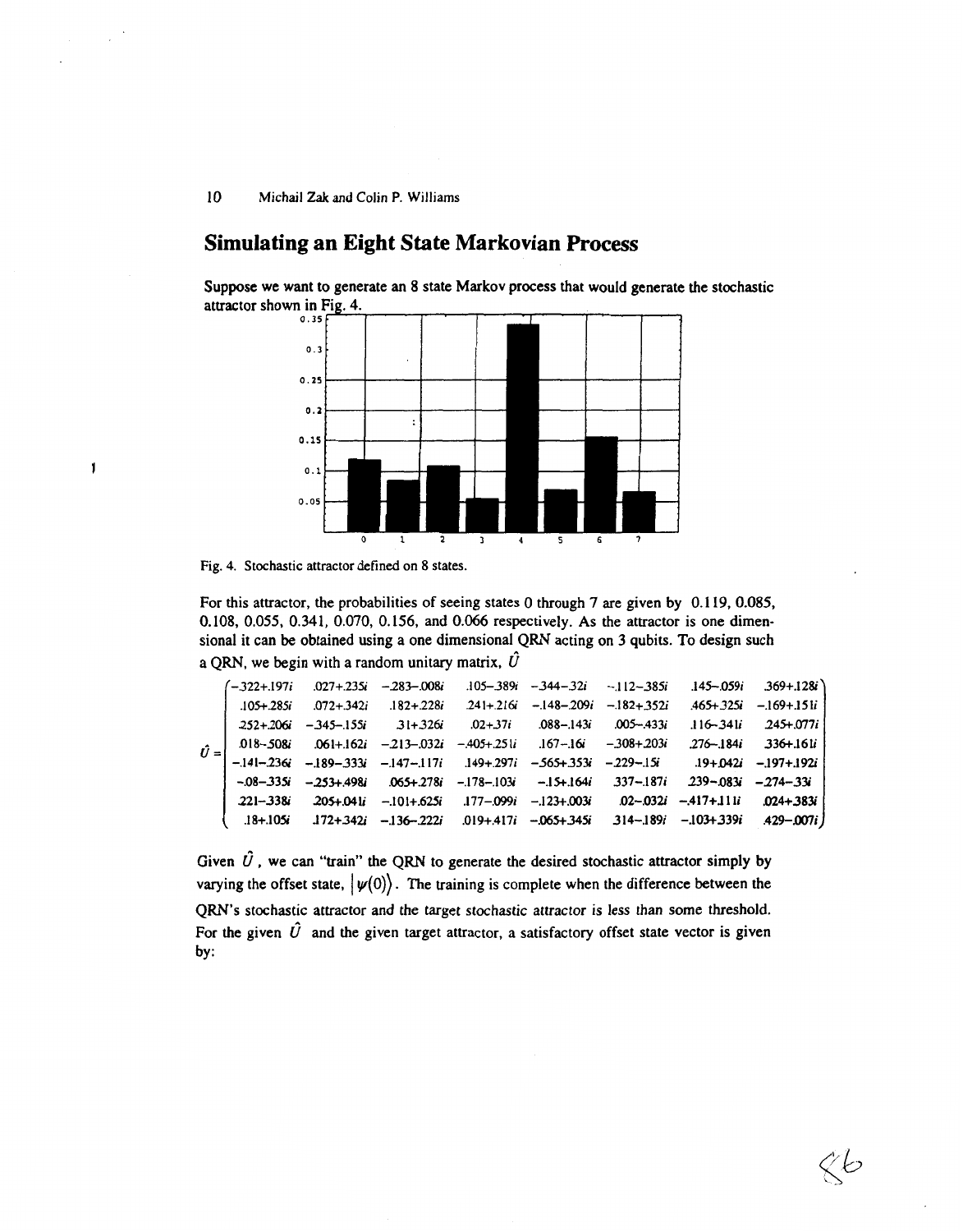# **The k-Parallel Case**

ï

**Next we generalize the concept of a quantum recurrent network** to **the case in which there are k networks working in parallel (see Fig. 6).** 



**Fig. 6. The k-parallel quantum recurrent network** 

During the quantum evolution and measurement phases each network acts inde**pendently of the rest. However, during the reset operation the results of all the measurements are combined with the initial state to yield** *k* **identical input states. Note that the**  reset operation does not require an *arbitrary* quantum state to be cloned (which is impossible). Instead it only requires that  $k$  classical states, the outcomes of the  $k$  independent **measurements, be copied. As this information is purely classical it can be copied freely.**  Moreover, the initial state  $|\psi(0)\rangle$  is known and can be generated afresh as needed by each **of the** *k* **networks. As a result, the feedback process we propose is guaranteed to be physi-**

**cally realizable. The purpose of moving to the k-parallel quantum recurrent network is to permit us to generate** *mulri-dimensional* **stochastic attractors. The reset operation gives us the flexibility to introduce correlations between the attractors in each dimension.** 

**For the k-parallel** QRN, **the elements of the transition probability matrix now define the probability of making transitions between** *sets* **of measurement outcomes. The state entering each of the k networks at each iteration will have a** form **such as:**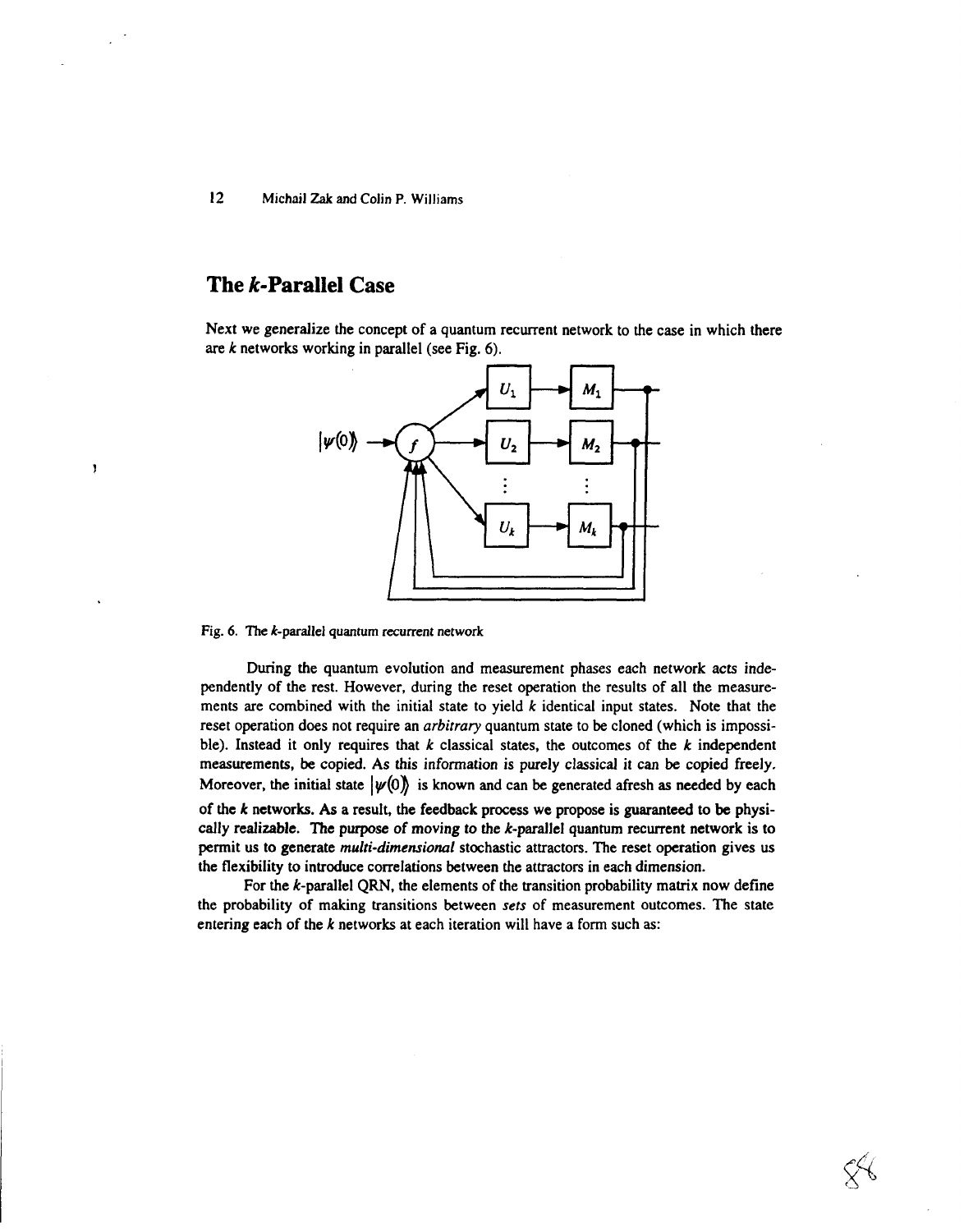$$
\left|\phi_{(i_1i_2...i_k)}\right\rangle = \frac{1}{\sqrt{R_{(i_1i_2...i_k)}}}\begin{pmatrix} a_0^{(i_1i_2...i_k)} \\ a_1^{(i_1i_2...i_k)} \\ \vdots \\ a_{N-1}^{(i_Ni_2...i_k)} \end{pmatrix}
$$

where the sequence  $i_1 i_2 \ldots i_k$  specifies the last ordered set of measurement outcomes obtained from the *k* networks and  $R_{i,j_1,i_k}$  is the renormalization constant given by:

$$
R_{(i_1i_2...i_k)} = |a_0^{(i_1i_2...i_k)}|^2 + |a_1^{(i_1i_2...i_k)}|^2 + ... |a_{N-1}^{(i_1i_2...i_k)}|^2
$$

The mathematical form of the amplitude  $a_1^{(i_1 i_2 \ldots i_{N-1})}$  depends upon how many of the com**ponents in the k-parallel network produced the same measurement outcome at the last iteration through the QRN i.e. how many of the**  $i_t$ **, in the sequence**  $i_1 i_2 \dots i_k$  **were the** same. If outcome  $i_t$  is obtained  $n_{i_t}$  times we have  $a_t^{(i_1 i_2 \ldots i_k)} = n_{i_t} + a_t(0)$ .

**As there are** *k* **networks and each network can produce one of** *N* **outcomes (independently),**  the k-parallel transition matrix defines a mapping from  $N^k$  distinct sets of input states to  $N<sup>k</sup>$  sets of output states. If we denote the probability of transitioning from the set of inputs  $i_1 i_2 \ldots i_k$  to the set of outputs  $j_1 j_2 \ldots j_k$  by  $p_{j_1 \ldots j_k}^{(i_1 \ldots i_k)}$  we have:

$$
p_{j_1...j_k}^{(i_1...i_k)} = \left|\frac{v_1 b_{j_1}^{(i_1 i_2...i_k)}}{\sqrt{R_{(i_1 i_2...i_k)}}}\right|^2 \left|\frac{v_2 b_{j_2}^{(i_1 i_2...i_k)}}{\sqrt{R_{(i_1 i_2...i_k)}}}\right|^2 \cdots \left|\frac{v_k b_{j_k}^{(i_1 i_2...i_k)}}{\sqrt{R_{(i_1 i_2...i_k)}}}\right|^2
$$

**where** 

**1** 

$$
U_{\dot{b}}_{j}^{(i_{1}i_{2}...i_{k})} = \sum_{s=1}^{k} U_{ji_{s}} + \sum_{\ell=0}^{N-1} U_{j\ell} a_{\ell}(0)
$$

**Thus the k-parallel transition probability matrix has a tensor structure of the form**   $T_k = \left\{ p_{j_1 j_2 \ldots j_k}^{(i_1 j_2 \ldots j_k)} \right\}_{k \leq x}$  where the sequences  $i_1 i_2 \ldots i_k$  and  $j_1 j_2 \ldots j_k$  are defined with respect **to some consistent ordering.** 

For the *k*-parallel architecture, there are  $k N^2$  free parameters. Thus we ought to be able to generate *k*-dimensional stochastic attractors having up to  $k N^2$  degrees of freedom.

**An interesting corollary of the** QRN **dynamics concerns the dynamical behavior of two k=l** QRNs **in comparison to a single** *k=2* QRN **that combines them both. For simplic**ity we can set the initial (offset) state vector  $|\psi(0)\rangle$  to be zero. Considered separately, the **resulting stochastic processes have transition probabilities**  $p_{j_1}^{(i_1)}$  **and**  $p_{j_2}^{(i_2)}$  **given by:**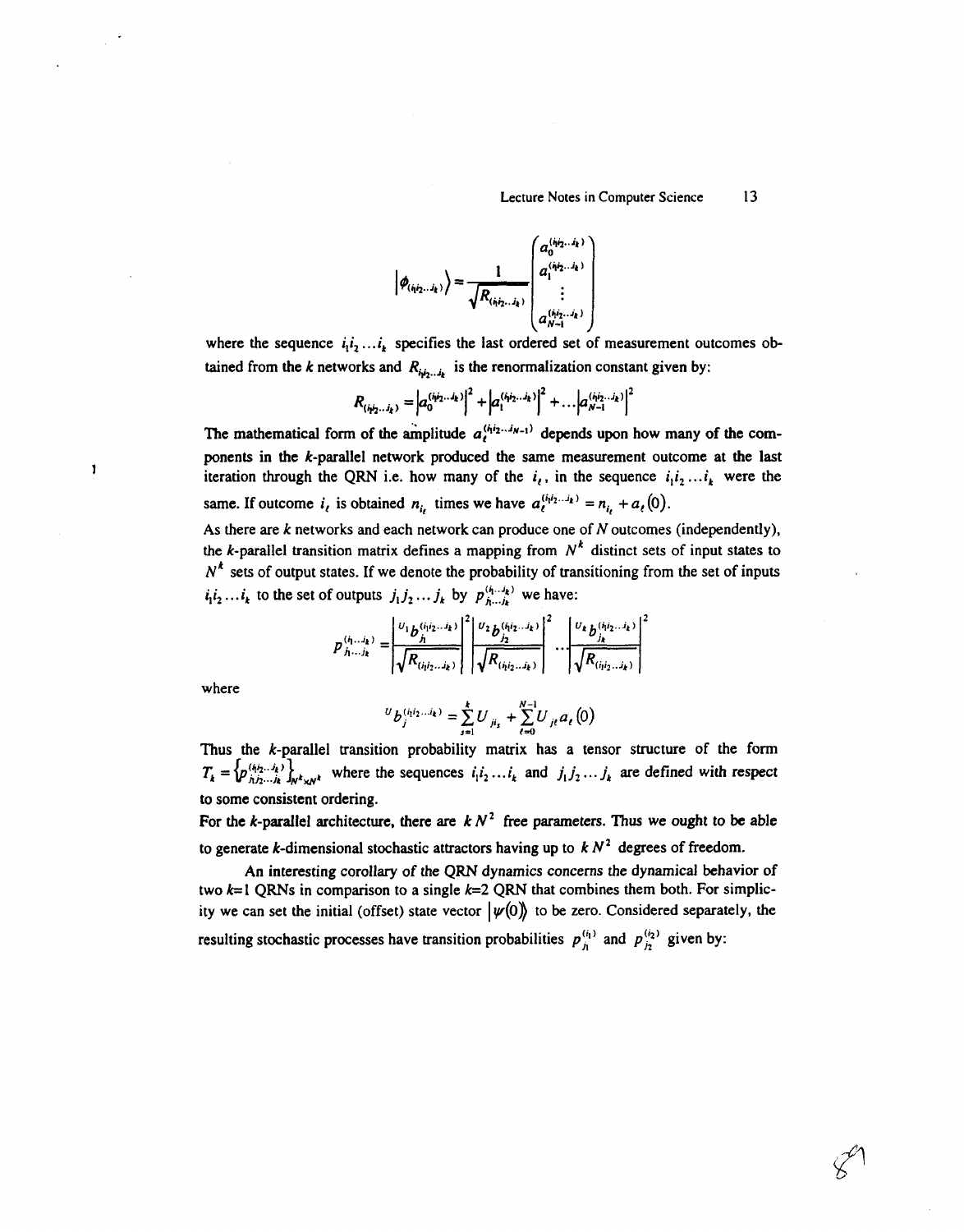$$
p_{j_1}^{(i_1)} = \left| \frac{U_{j_1 i_1}^{(1)}}{\sqrt{2}} \right|^2, \quad p_{j_2}^{(i_2)} = \left| \frac{U_{j_2 i_2}^{(2)}}{\sqrt{2}} \right|^2
$$

By contrast the transition probability matrix of the joint QRN has components:

$$
p_{j_1j_2}^{(i_1i_2)} = \left| \frac{U_{j_1j_1}^{(1)} + U_{j_1j_2}^{(2)}}{\sqrt{2}} \right|^2 \times \left| \frac{U_{j_2j_1}^{(1)} + U_{j_2j_2}^{(2)}}{\sqrt{2}} \right|^2
$$

Clearly  $p_{j_1j_2}^{(i_1i_2)} \neq p_{j_1}^{(i_1)} \times p_{j_2}^{(i_2)}$  in general. Thus the two dimensional stochastic attractor generated by a 2-parallel quantum. recurrent network is not simply the product **of** two **1**  dimensional stochastic attractors.

### **Alternative Reset Strategies**

Ĵ

*So* far, we have described the most general quantum recurrent network, i.e., one which involves an *arbitrary* offset state and an *arbitrary* unitary operator. Unfortunately, for such QRNs, the reset operation requires a circuit, like that depicted in Fig. **3,** which is exponential in the number of qubits. This is because the required reset is different depending on which of the *2"* possible outcomes was obtained at the last measurement. Moreover, to implement an arbitrary unitary matrix **as** a quantum circuit could, in the worst case, require an *exponential* number of quantum gates[Knill **951. Both** these shortcomings can be sidestepped, however, by a slight modification to the QRN.

Instead of allowing *any* multi-particle state vector to serve **as** the offset vector we could allow only product states. This would enable the reset operation to be achieved in only a polynomial number of operations. For example, suppose the offset vector for a **2**  qubit QRN is the product state  $|\psi\rangle_1 |\phi\rangle_2$ , then, instead of the reset operation with exponential cost, i.e., if *a* and *b* are the most recently measured classical outcomes,  $|\psi\rangle, |\phi\rangle, \mapsto | |\psi\rangle, |\phi\rangle, |a\rangle, |b\rangle, |$ , we could impose a qubit-by-qubit reset operation  $|\psi\rangle_1 |\phi\rangle_2 \mapsto |(|\psi\rangle_1 + |a\rangle_1)(|\phi\rangle_2 + |b\rangle_2)|.$  Although the latter operation is conditional too, the conditioning is with respect to each individual qubit rather than the state of the entire multi-qubit register. Thus, the polynomial cost reset circuit would have the form shown in [Fig.](#page-14-0) **7.**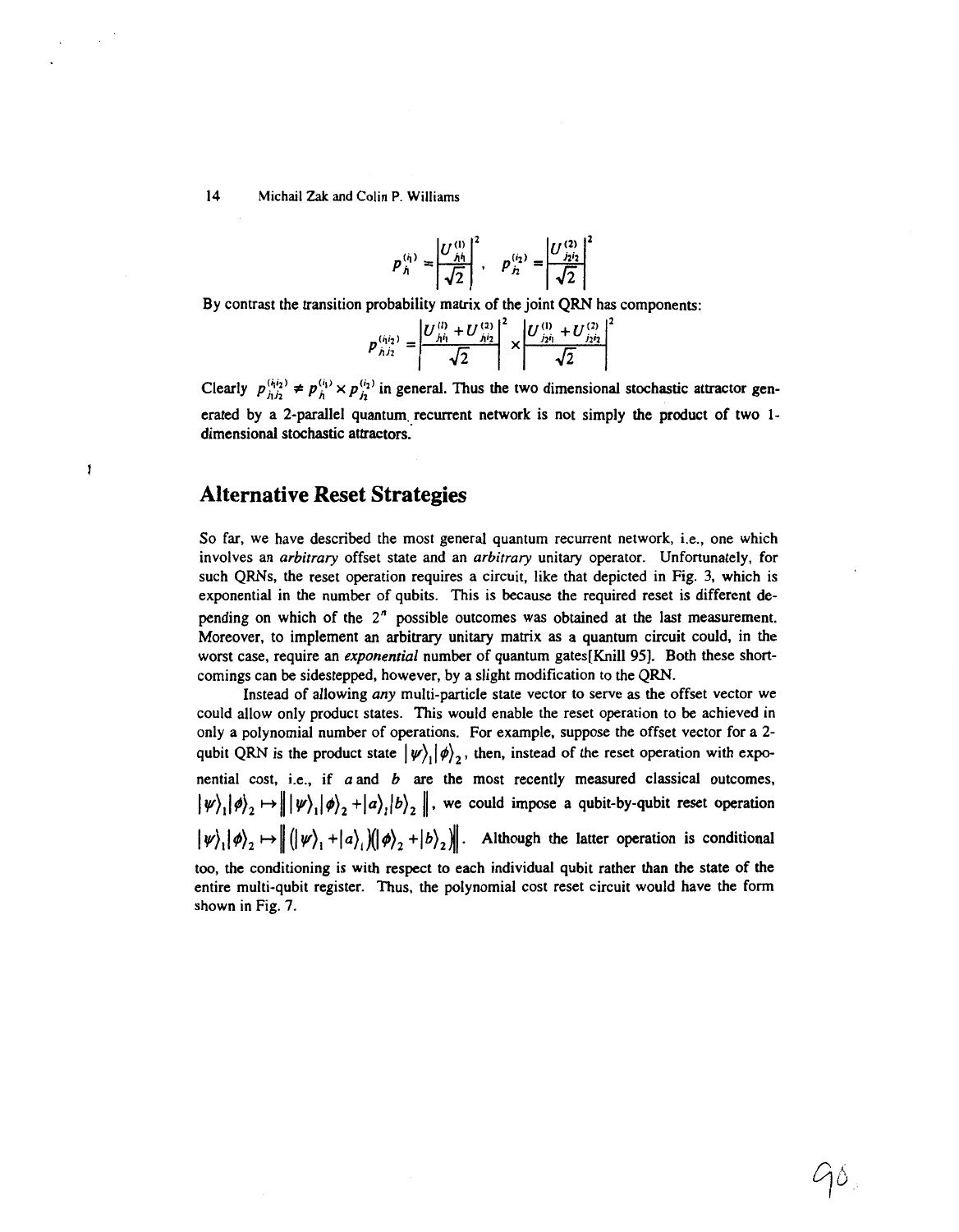<span id="page-14-0"></span>

**Fig. 7 A polynomially sized reset circuit.** 

**Alternatively, we can imagine another reset strategy inspired by Brassard et al's discovery of a notion of the "closest" product state to an arbitrary entangled state[Brassard**  & **Mor 981. As we know the ideal entangled state that we should like to feed back into the QRN, we could instead use the closest product state to it. This would perhaps be the best compromise reset, as it would approximate the generic** QRN **and yet still only require a polynomial cost reset operation.** 

**Likewise, rather than allowing** *U* **to** be **an arbitrary unitary operation, we could require that** *U* be **a unitary operation that is implementable in a polynomially sized quantum**  circuit. That is, we restrict consideration to unitary operators  $U$  that can be factored in the form  $U = (U_1 \otimes U_2 \otimes \cdots) \cdot (V_1 \otimes V_2 \otimes \cdots) \dots$  where  $U_i$  and  $V_i$  are simple unitary operators **describing I-qubit or 2-qubit gates and the total number of terms in the product is bounded by a polynomial in the number of qubits. As a given stochastic attractor can, in general, be obtained from several different transition probability matrices, we have some degree of latitude over the exact choice of** *U. Thus* **restricting attention to** *Us* **having a special (compact) decomposition ought not to** be **that limiting.** 

#### **Summary**

ĵ

**Quantum recurrent networks provide a mechanism for generating** *true* **stochastic attractors. By a process of learning we can tune the free parameters in a QRN to produce stochastic attractors having prescribed characteristics, such** as **a specific frequency distribution for the states visited. Moreover,** as **the QRNs operate by interleaving quantum evolution with measurement and reset operations, they are far less sensitive to decoherence than other designs of quantum computers.** 

**Stochastic attractors find a wide range of applications in the physical and computational sciences. For example, one could use quantum recurrent networks as associative memories. Different stimuli, represented by different inputs**  $|\psi(0)\rangle$  **would induce different stochastic attractors. The capacity of such quantum associative memories i.e. the number** 

M